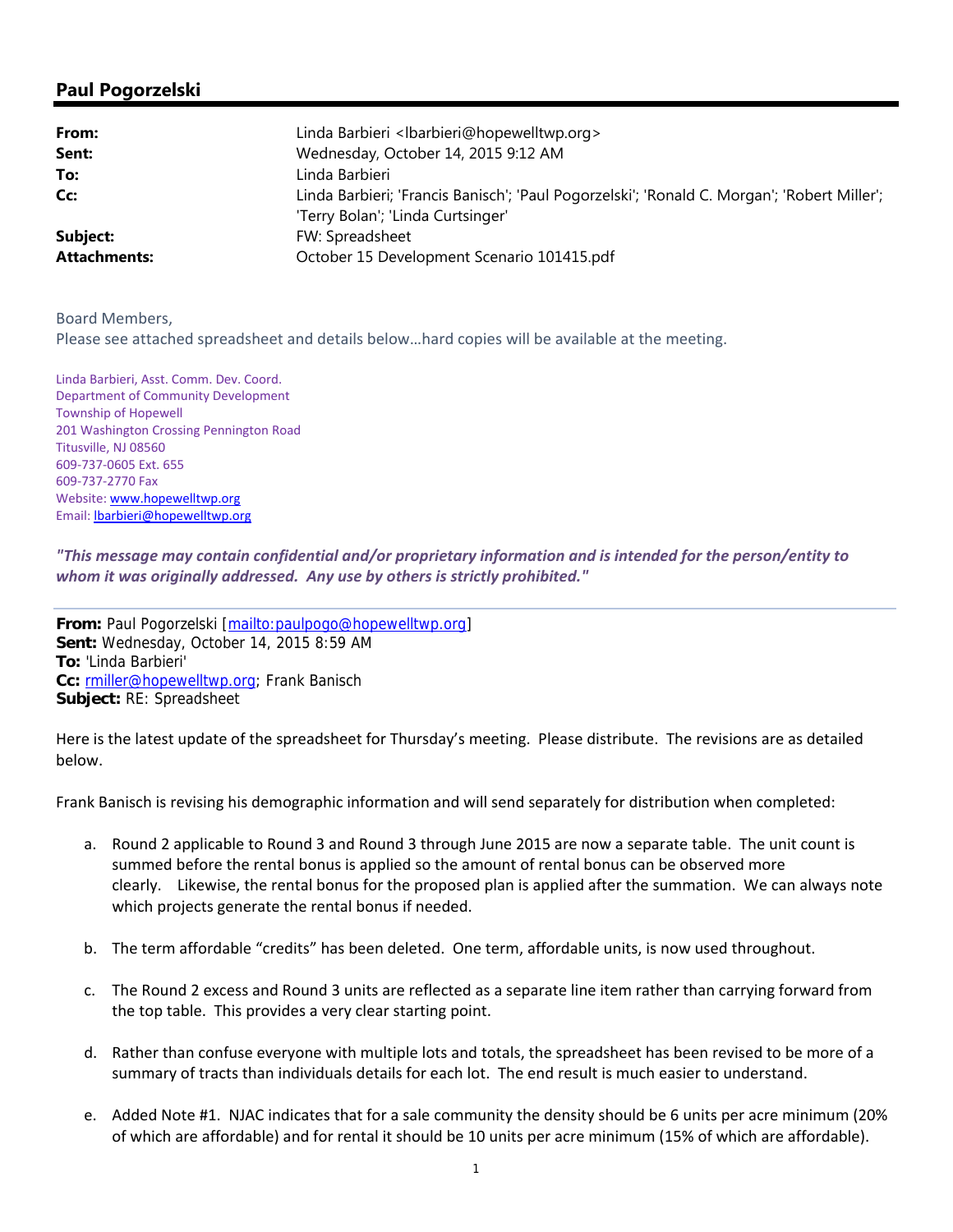When the densities go above the minimum per NJAC, the proposed densities have been increased to recognize the density bonus given.

- f. Zaitz has been revised to 15 units per acre per out discussions. A single 75 units is shown as a 100% affordable project (Project Freedom is evaluating Zaitz as an additional site). The balance is shown as a mixed use project with 113 units as affordable (425 units total with 106 units (25%) as affordable). Consistent with the discussion in "e" above, the ratio of affordable to market (106:425)is 25%. On a linear basis the ratio would be 22.5% however, because the township is able to contribute land value, we may actually be able to go to 30% but that is not guaranteed so we feel 25% is reasonable.
- g. Enourato is now grouped together as one project. The affordable ratio is 22.5% because the density exceeds NJAC.
- h. CF Hopewell East tracts are grouped together. The affordable ratio is 30% due to the 20 units per acre density.
- i. CHS remains unchanged. Affordable ratio is 10% based on HUD criteria.
- j. CF Hopewell West is 6 units per acre for singles and 10 units per acre for rentals. The affordable ratios are 20% for singles and 15% for rentals.
- k. Klockner is a density of 15 units per acre with an affordable ratio of 22.5%.

Paul E. Pogorzelski, P.E. Hopewell Township Administrator/Engineer 201 Washington Crossing‐Pennington Road Titusville, NJ 08560 609‐737‐0605 ext 664 609‐737‐6839 (fax) Please consider the environment before printing this e-mail *"This message may contain confidential and/or proprietary information and is intended for the person/entity to whom it was originally addressed.*